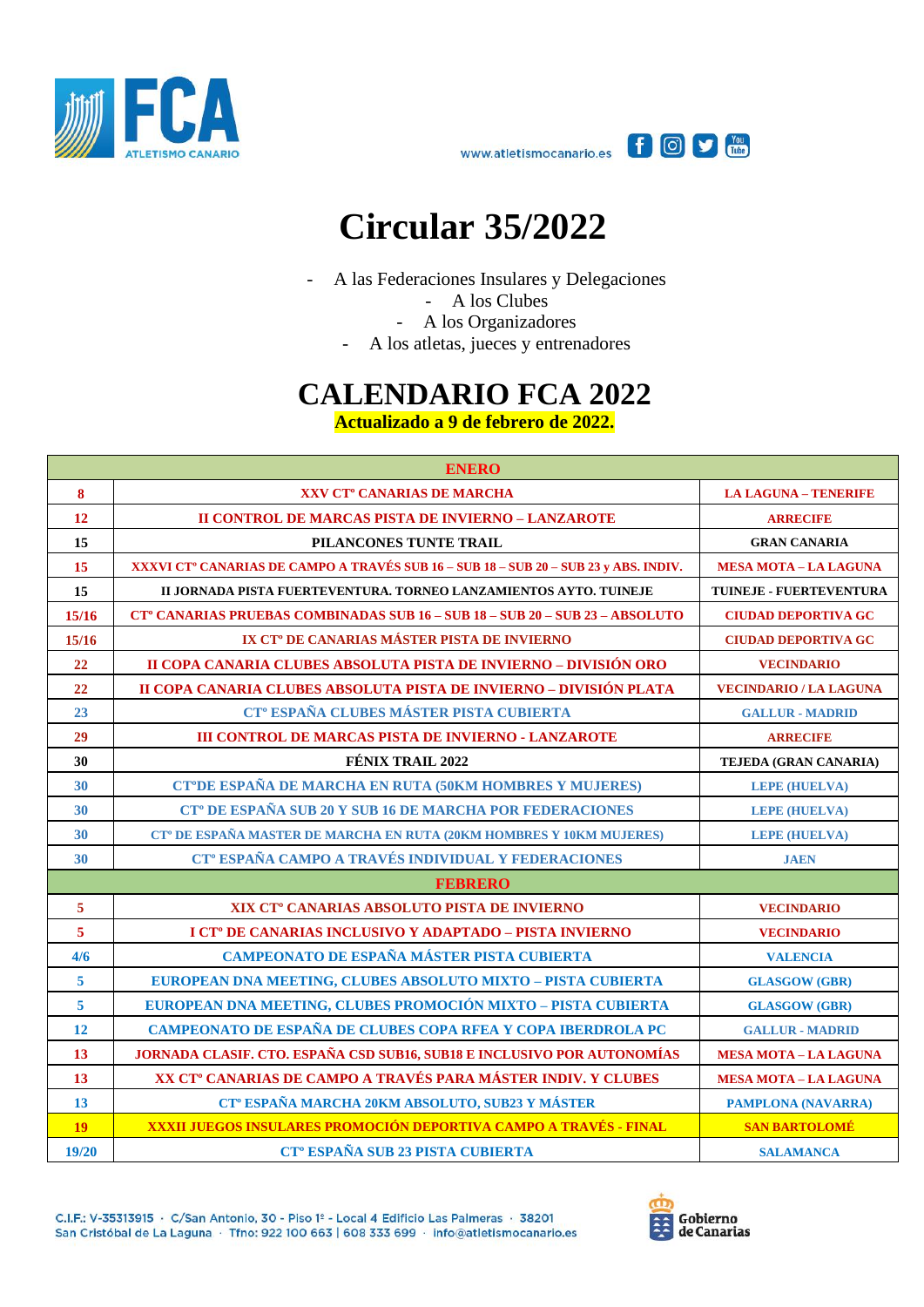





| 20                      | CT <sup>°</sup> ESPAÑA RUTA 1/2 MARATÓN Y 5KM - ABSOLUTO Y MÁSTER                    | <b>PATERNA (VALENCIA)</b>         |  |
|-------------------------|--------------------------------------------------------------------------------------|-----------------------------------|--|
| 25/27                   | CT <sup>°</sup> ESPAÑA PISTA CUBIERTA ABSOLUTO                                       | <b>OURENSE</b>                    |  |
| 26                      | II COPA CANARIA CLUBES MÁSTER                                                        | <b>TENERIFE</b>                   |  |
| 26                      | <b>I COPA CANARIA CLUBES SUB20</b>                                                   | <b>TENERIFE</b>                   |  |
| 27                      | CT <sup>°</sup> ESPAÑA LANZAMIENTOS LARGOS INVIERNO                                  | <b>MOTRIL (GRANADA)</b>           |  |
|                         | <b>MARZO</b>                                                                         |                                   |  |
| 5/6                     | CT <sup>°</sup> DE CANARIAS MÁSTER LANZAMIENTOS LARGOS                               | <b>A DESIGNAR</b>                 |  |
| 5/6                     | CT <sup>°</sup> DE CANARIAS DE LANZAMIENTOS LARGOS SUB16, SUB18, SUB20, SUB23 Y ABS. | <b>A DESIGNAR</b>                 |  |
| 5/6                     | CT <sup>°</sup> ESPAÑA SUB 18 PISTA CUBIERTA                                         | <b>VALENCIA</b>                   |  |
| 5                       | TRANSGRANCANARIA MARATÓN                                                             | <b>GRAN CANARIA</b>               |  |
| 12                      | CT° CANARIAS DE CAMPO A TRAVÉS CAT. MENORES (SUB 8 - SUB 10 - SUB 12 - SUB 14        | <b>HOOYA MORCILLO -EL HIERRO</b>  |  |
| 12/13                   | CT <sup>°</sup> ESPAÑA SUB 20 DE PISTA CUBIERTA                                      | <b>ANTEQUERA</b>                  |  |
| 13                      | CT <sup>°</sup> DE ESPAÑA CSD EN EDAD ESCOLAR DE CAMPO A TRAVÉS                      | <b>GETAFE (MADRID)</b>            |  |
| 13                      | CT <sup>°</sup> ESPAÑA MÁSTER CAMPO A TRAVÉS INDIVIDUAL, CLUBES Y RELEVOS            | <b>HORMACHUELOS (CÓRDOBA)</b>     |  |
| 20                      | VII LPA TRAIL                                                                        | <b>LAS PALMAS DE GRAN CANARIA</b> |  |
| 26                      | <b>I CARRERA GUAMASA</b>                                                             | <b>GUAMASA - TENERIFE</b>         |  |
| 26                      | <b>CT<sup>°</sup> ESPAÑA TRAIL RUNNING MÁSTER</b>                                    | <b>LAS PALMAS DE GRAN CANARIA</b> |  |
| 26                      | 1ª JORNADA DE LA XXVI LIGA CANARIA DE CLUBES 1ª CATEGORÍA                            | <b>LAS PALMAS</b>                 |  |
| 26                      | 1ª JORNADA DE LA XXVI LIGA CANARIA DE CLUBES 2ª CATEGORÍA                            | <b>LAS PALMAS</b>                 |  |
| 26/27                   | CT <sup>°</sup> ESPAÑA SUB 16 DE PISTA CUBIERTA                                      | <b>SABADELL</b>                   |  |
| 26/27                   | CT <sup>°</sup> ESPAÑA DE LANZAMIENTOS LARGOS DE INVIERNO - MASTER                   | <b>BADAJOZ</b>                    |  |
|                         | <b>ABRIL</b>                                                                         |                                   |  |
| $\mathbf{2}$            | 2ª JORNADA DE LA XXVI LIGA CANARIA DE CLUBES 1ª CATEGORÍA                            | <b>SANTA CRUZ DE TENERIFE</b>     |  |
| $\mathbf{2}$            | 1ª JORNADA DE LA XXVI LIGA CANARIA DE CLUBES 2ª CATEGORÍA                            | SANTA CRUZ DE TENERIFE            |  |
| 2/3                     | CT <sup>°</sup> ESPAÑA DE LANZAMIENTOS LARGOS DE INVIERNO - MENORES                  | <b>CASTELLÓN</b>                  |  |
| $\mathbf{2}$            | TROFEO IBÉRICO Y CTO. ESPAÑA 10.000 ABSOLUTO Y SUB23                                 | <b>PORTUGAL</b>                   |  |
| $\overline{2}$          | <b>CT<sup>a</sup> DE ESPAÑA 5.000 ML SUB20 Y SUB18</b>                               | <b>A DESIGNAR</b>                 |  |
| $\overline{\mathbf{3}}$ | CT <sup>°</sup> ESPAÑA TRAIL RUNNING ABSOLUTO                                        | <b>ZAHARA (CÁDIZ)</b>             |  |
| $\mathbf{3}$            | XXV MEDIO MARATÓN DE LAS GALLETAS                                                    | <b>LAS GALLETAS - TENERIFE</b>    |  |
| $\mathbf{3}$            | CT <sup>°</sup> ESPAÑA MARATÓN ABSOLUTO Y MÁSTER                                     | <b>ZARAGOZA</b>                   |  |
| $\boldsymbol{9}$        | CT <sup>°</sup> ESPAÑA MILLA RUTA Y ABSOLUTO                                         | <b>BREÑA BAJA (LA PALMA)</b>      |  |
| 23                      | 3ª JORNADA DE LA XXVI LIGA CANARIA DE CLUBES 1ª CATEGORÍA                            | <b>LAS PALMAS</b>                 |  |
| 23                      | 2ª JORNADA DE LA XXVI LIGA CANARIA DE CLUBES 2ª CATEGORÍA                            | <b>LAS PALMAS</b>                 |  |
| 23                      | CT <sup>°</sup> ESPAÑA ABSOLUTO ULTRA TRAIL RUNNING                                  | PENYAGOLOSA (CASTELLÓN)           |  |
| 23                      | CT <sup>°</sup> ESPAÑA TRAIL RUNNING MÁSTER                                          | STA. MARÍA DE GUÍA - GC           |  |
| 23                      | <b>ENTRE CORTIJOS 2022</b>                                                           | STA. MARÍA DE GUÍA - GC           |  |
| 30                      | CT <sup>°</sup> ESPAÑA CLUBES DIVISIÓN DE HONOR - 1º JORNADA                         | <b>VARIAS SEDES</b>               |  |
| 30                      | CT <sup>°</sup> ESPAÑA CLUBES PRIMERA DIVISIÓN - 1º JORNADA                          | <b>VARIAS SEDES</b>               |  |
| <b>MAYO</b>             |                                                                                      |                                   |  |

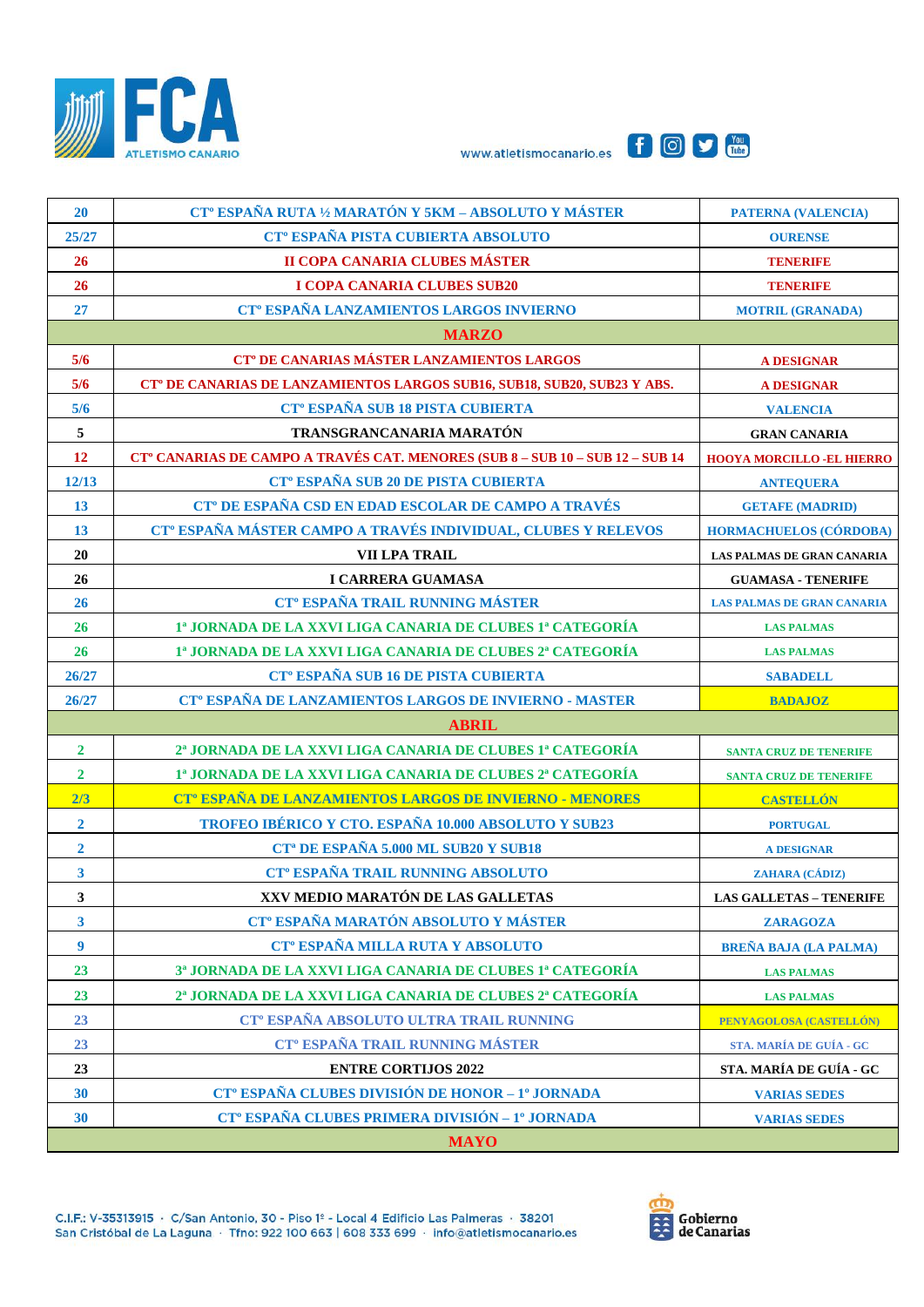





| $\boldsymbol{8}$        | CT <sup>°</sup> ESPAÑA TRAIL RUNNING POR FEDERACIONES AUTONÓMICAS                          | <b>BERGA (BARCELONA)</b>       |  |
|-------------------------|--------------------------------------------------------------------------------------------|--------------------------------|--|
| 7/8                     | CT° DE CANARIAS PRUEBAS COMBINADAS DE AIRE LIBRE SUB-16, SUB18, SUB20, SUB23, ABS Y MÁSTER | <b>A DESIGNAR</b>              |  |
| 14                      | CT <sup>°</sup> ESPAÑA CLUBES DIVISIÓN DE HONOR - 2° JORNADA                               | <b>VARIAS SEDES</b>            |  |
| 14                      | CT <sup>°</sup> ESPAÑA CLUBES PRIMERA DIVISIÓN - 3 <sup>°</sup> JORNADA                    | <b>VARIAS SEDES</b>            |  |
| 14/15                   | CT <sup>°</sup> DE CANARIAS DE AIRE LIBRE MÁSTER                                           | <b>A DESIGNAR</b>              |  |
| 14/15                   | <b>CT<sup>°</sup> DE CANARIAS PENTATHLON DE LANZAMIENTOS</b>                               | <b>A DESIGNAR</b>              |  |
| 20/21                   | <b>CT<sup>°</sup> IBEROAMERICANO</b>                                                       | <b>LA NUCIA (ALICANTE)</b>     |  |
| 21                      | <b>CT<sup>°</sup> ESPAÑA CLUBES SUB20</b>                                                  | <b>A DESIGNAR</b>              |  |
| 21/22                   | <b>CT<sup>°</sup> DE CANARIAS DE AIRE LIBRE SUB16 DGD - EDAD ESCOLAR</b>                   | <b>A DESIGNAR</b>              |  |
| 21/22                   | <b>CT° CANARIAS DE AIRE LIBRE SUB18 y SUB23</b>                                            | <b>A DESIGNAR</b>              |  |
| 21/22                   | CT <sup>°</sup> ESPAÑA FEDERACIONES AUTONÓMICAS PRUEBAS COMBINADAS                         | <b>SORIA</b>                   |  |
| 28                      | 4ª JORNADA DE LA XXVI LIGA CANARIA DE CLUBES 1ª CATEGORÍA                                  | <b>SANTA CRUZ DE TENERIFE</b>  |  |
| 28                      | 2ª JORNADA DE LA XXVI LIGA CANARIA DE CLUBES 2ª CATEGORÍA                                  | <b>SANTA CRUZ DE TENERIFE</b>  |  |
| 28/29                   | CT <sup>°</sup> ESPAÑA SUB14 INDIVIDUAL                                                    | <b>TORREVIAJA (ALICANTE)</b>   |  |
| 28/29                   | CT <sup>°</sup> ESPAÑA PRUEBAS COMBINADAS MÁSTER                                           | <b>A DESIGNAR</b>              |  |
| 28/29                   | CT <sup>°</sup> ESPAÑA PENTATLÓN LANZAMIENTOS MÁSTER                                       | <b>A DESIGNAR</b>              |  |
| 28/29                   | <b>CT<sup>°</sup> ESPAÑA 10.000 Y MILLA MÁSTER</b>                                         | <b>A DESIGNAR</b>              |  |
|                         | <b>JUNIO</b>                                                                               |                                |  |
| $\overline{\mathbf{4}}$ | <b>CT<sup>°</sup> ESPAÑA DE FEDERACIONES SUB18</b>                                         | <b>VALLADOLID</b>              |  |
| 4                       | CT <sup>°</sup> ESPAÑA CLUBES MÁSTER 1ª DIVISIÓN                                           | <b>A DESIGNAR</b>              |  |
| 4                       | CT <sup>°</sup> ESPAÑA CLUBES MÁSTER 2ª DIVISIÓN                                           | <b>LA NUCIA (ALICANTE)</b>     |  |
| $\overline{\mathbf{4}}$ | CT <sup>°</sup> ESPAÑA CARRERAS DE MONTAÑA ABSOLTO, MÁSTER SUB23 Y SUB20                   | <b>RIOPAR (ALBACETE)</b>       |  |
| 4/5                     | XI MEETING INTERNACIONAL ARONA DE PRUEBAS COMBINADAS                                       | <b>ARONA</b> (TF)              |  |
| 11                      | <b>CT<sup>°</sup> DE CANARIAS DE 5 KMS. EN RUTA</b>                                        | <b>LOS LLANOS DE ARIDANE</b>   |  |
| <b>11</b>               | CT <sup>°</sup> ESPAÑA CLUBES DIVISIÓN DE HONOR - FINAL MUJERES                            | <b>LA NUCIA /ALICANTE)</b>     |  |
| <b>11</b>               | CT <sup>°</sup> ESPAÑA CLUBES PRIMERA DIVISIÓN - FINAL MUJERES                             | <b>LA NUCIA (ALICANTE)</b>     |  |
| 11/12                   | CT <sup>°</sup> ESPAÑA CLUBES DIVISIÓN DE HONOR - FINAL HOMBRES                            | <b>LA NUCIA /ALICANTE)</b>     |  |
| 11/12                   | CT <sup>°</sup> ESPAÑA CLUBES PRIMERA DIVISIÓN - FINAL HOMBRES                             | <b>LA NUCIA (ALICANTE)</b>     |  |
| 12                      | CT <sup>°</sup> ESPAÑA CLUBES SEGUNDA DIVISIÓN - FASE FINAL                                | A DESIGNAR                     |  |
| 17/19                   | <b>CT<sup>°</sup> ESPAÑA MÁSTER AIRE LIBRE</b>                                             | <b>ARONA (TENERIFE)</b>        |  |
| 18/19                   | <b>CT<sup>°</sup> ESPAÑA SUB18</b>                                                         | <b>JEREZ FRONTERA (CÁDIZ)</b>  |  |
| <b>18</b>               | <b>CT<sup>°</sup> DE CANARIAS DE 10 KMS. EN RUTA</b>                                       | <b>PUERTO DE LA CRUZ - TFE</b> |  |
| 25/26                   | <b>CT<sup>°</sup> ESPAÑA ABSOLUTO</b>                                                      | <b>NERJA (MÁLAGA)</b>          |  |
| 25/26                   | <b>CT<sup>°</sup> DE CANARIAS DE AIRE LIBRE PARA MENORES</b>                               | <b>A DESIGNAR</b>              |  |
| <b>JULIO</b>            |                                                                                            |                                |  |
| 30/3                    | <b>CAMPEONATO DE EUROPA OFF - ROAD</b>                                                     | <b>EL PASO (LA PALMA)</b>      |  |
| $\overline{2}$          | CT <sup>°</sup> DE ESPAÑA DE FEDERACIONES AUTONÓMICAS                                      | <b>GRANOLLERS (BARCELONA)</b>  |  |
| 9/10                    | CT <sup>o</sup> ESPAÑA SUB23                                                               | <b>SANTANDER</b>               |  |
| 9/10                    | <b>CT<sup>°</sup> DE CANARIAS DE AIRE LIBRE ABSOLUTO y SUB20</b>                           | <b>A DESIGNAR</b>              |  |